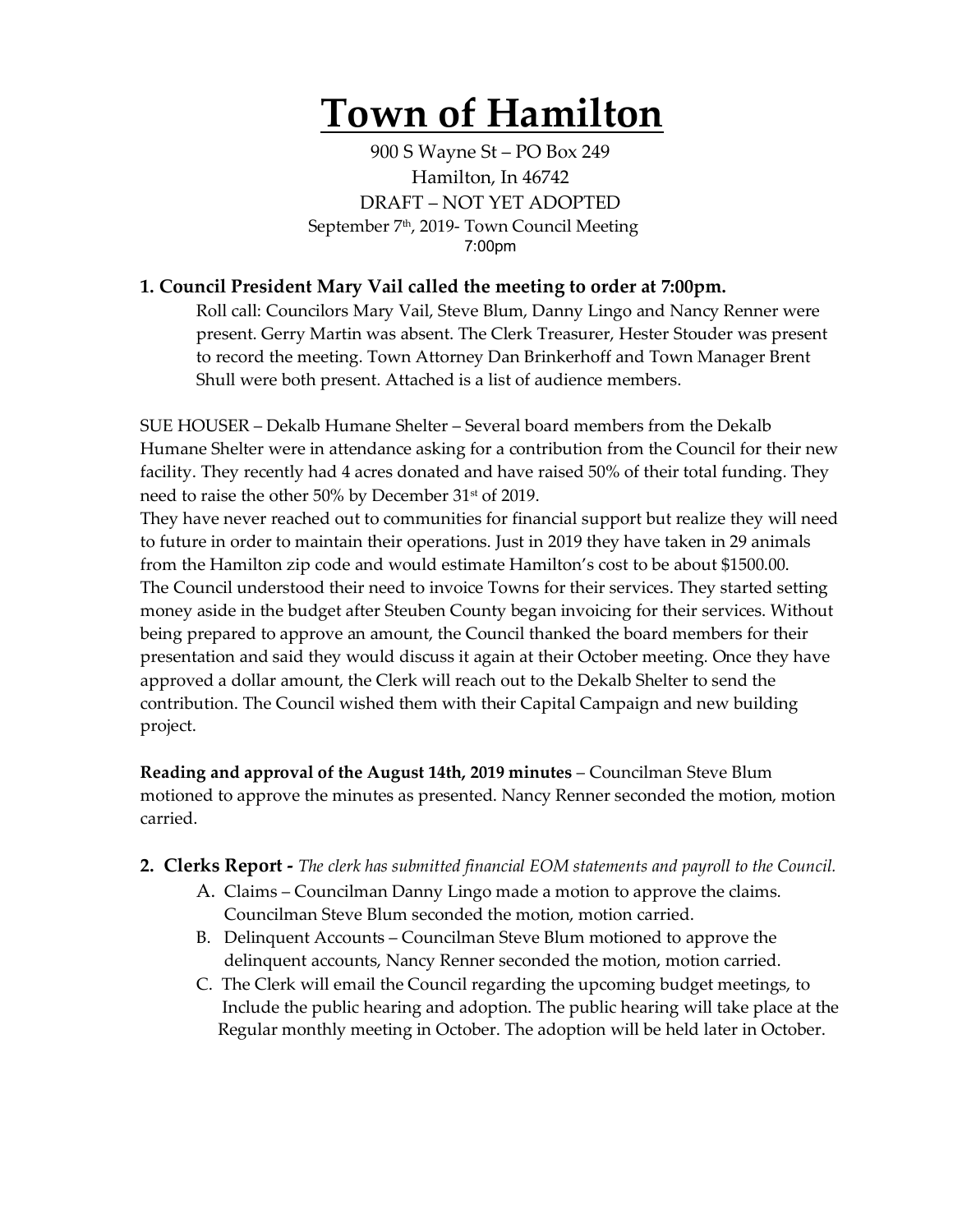### **3. Reports**

A. *Town Manager* – News on the Aquifer has quieted down. Brent keeps abreast of what is going on and stays in touch with officials in Williams County Ohio, as they are very active in the whole process.

here is an Economic Development Forum on housing, Brent will be attending, and the public is invited to attend as well.

Alliance internet will be putting a small antenna or something similar on the concession stand at Gnagy park. Hopefully the service will reach Fish Creek Trail, where having the internet available will help when cameras are installed to detour vandalism.

Brent would like the Council to consider upgrading the generator at the Town Hall. He was able to find a Generac Generator for \$13,700. The Police Department would purchase the current one at the Town Hall that was installed not even 2 years ago. The remaining amount needed to cover the difference would come out of the Rainy-Day fund. Councilman Danny Lingo motioned to approve the expense and sale to the Police Department. Steve Blum seconded the motion, motion carried. The local day care/learning center needs an industrial style dishwasher. They are asking if the Town would be willing to donate the one that was left by the Head start Program when they moved to the school in 2012. The Council had no objections, Danny Lingo motioned to donate the dishwasher. Steve Blum seconded the motion, motion carried.

*Please see attached report*

B. Street Department – The department is still working out the details for drainage and curbing on Lane 221. The Highlands Association wants to make sure all concerns are addressed, and they can cover their portion of the expense. They will continue discussing it within their association board and will report to the Town when they have decided.

*Please see attached report*

C**.** Police Department – A boat has been obtained from a facility in Texas. The department is now working out the transportation details for getting it to Hamilton. *Please see attached report.*

D**.** *Water Department* – Zip Spider has potentially been sold. No changes have been made regarding the Antennas on the Water Towers. *Please see attached report.* 

#### **4. Old Business –**

A. Reserving Pickleball Courts and Insurance – Brent said they are still working on Obtaining insurance thru the YMCA or independently. Knowing it won't be Resolved before their tournament, the board agreed to let them host the Tournament and continue working on getting insurance.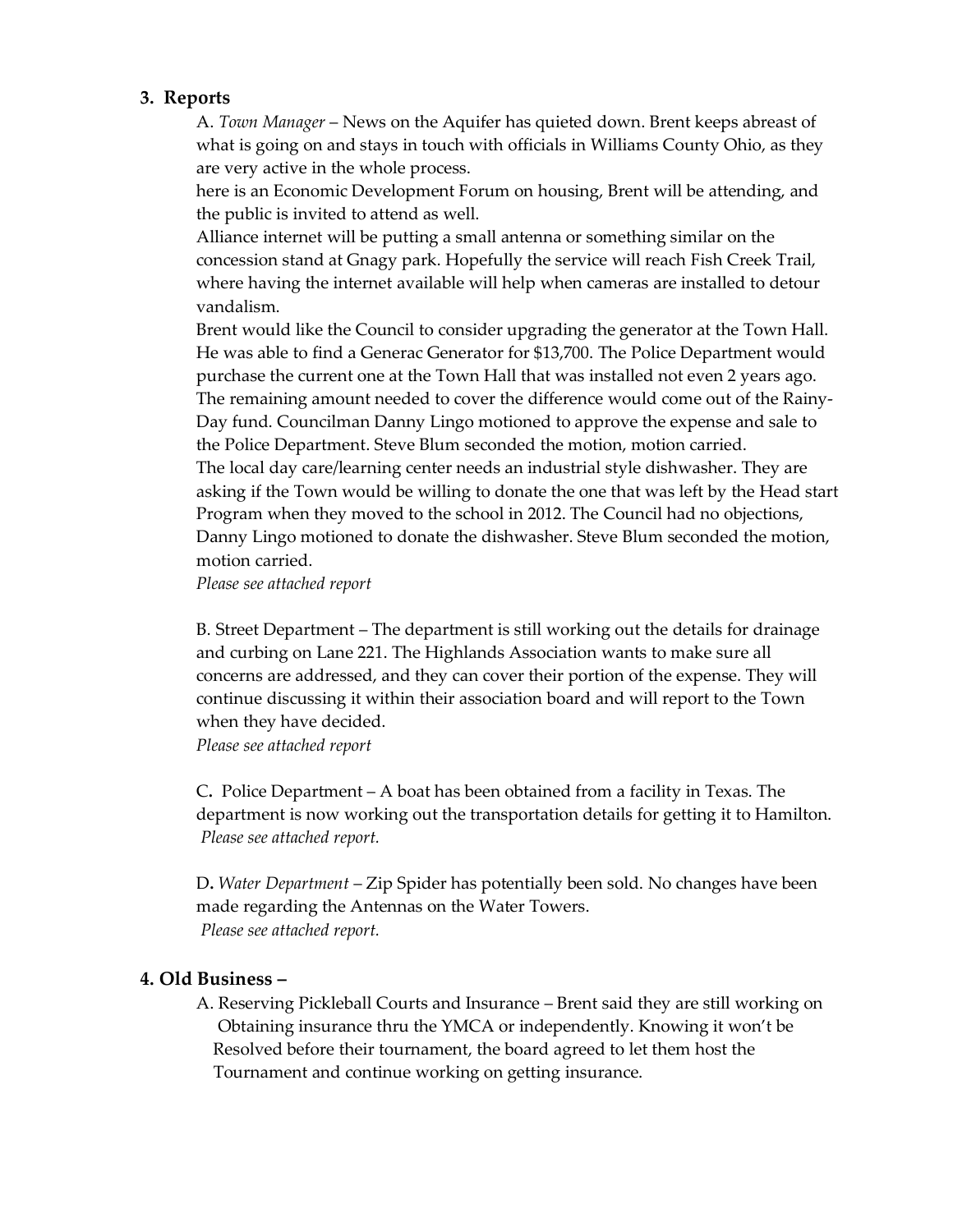B. Curbing and work on Lane 221 with the Highlands Association – This was Discussed in the Town Managers report.

C. Public Beach Project – Brent has been working with ERI to establish base costs and Put together bid package. Currently they estimate the total project to be between \$375- 400,000.00. The Council made a couple of changes to the number of electrical locks and wanted to make sure a Title Insurance Commitment was part of the bid package.

 When budgeting for the project the Council wanted to include the entire amount And have drawings rendered to gain public interest. Engineering Resources will be Working with Brent and the Council on the entire project and will prepare the bid Packages for the Council to approve. They estimate their cost for this not to exceed \$25,000.00. Councilman Danny Lingo motioned to approve this expense, not to Exceed \$25,000.00 Nancy Renner seconded the motion, motion carried. This project will continue to be on the agenda for Council discussion as it moves forward.

## 5. **New Business –**

A. Advertisement for Water Superintendent - The Council reviewed the advertisement for the position. Steve Blum motioned to approve the advertisement, Nancy Renner seconded the motion, motion carried.

Applications will be accepted thru September  $30<sup>th</sup>$  at 4pm. They will only be accepted via mail or in person, an applicant may not email or fax them.

B. Resolution 2019-5 – Memorial Beach – Council President Mary Vail read the resolution aloud, changing "and" to "the". With the minor change, Councilman Steve Blum motioned to approve Resolution 2019-5. Councilman Danny Lingo seconded the motion, motion carried.

Town Manager Brent Shull said he would like to have the flagpole constructed by Memorial Day 2020 so it can be part of the annual Memorial Day service. A renaming and dedication will also take place during this time.

C. Ordinance 2019-4 – Amending Title VII – Chapter 73 Parking schedules – This was tabled until the Town Attorney and Marshal can discuss it further.

## **Public Comments/Questions concerning ADA or other items of Business –**

Hamilton resident Mrs. Justice asked if cameras will be installed when the new restrooms at the Public Beach are constructed. Town Manager Brent Shull said yes, especially with them being open year-round.

She then asked if golf carts were intended to go over the path where the old portion of Lane 150 was? Town Manger Brent Shull said yes, the area was designed to include golf cart traffic.